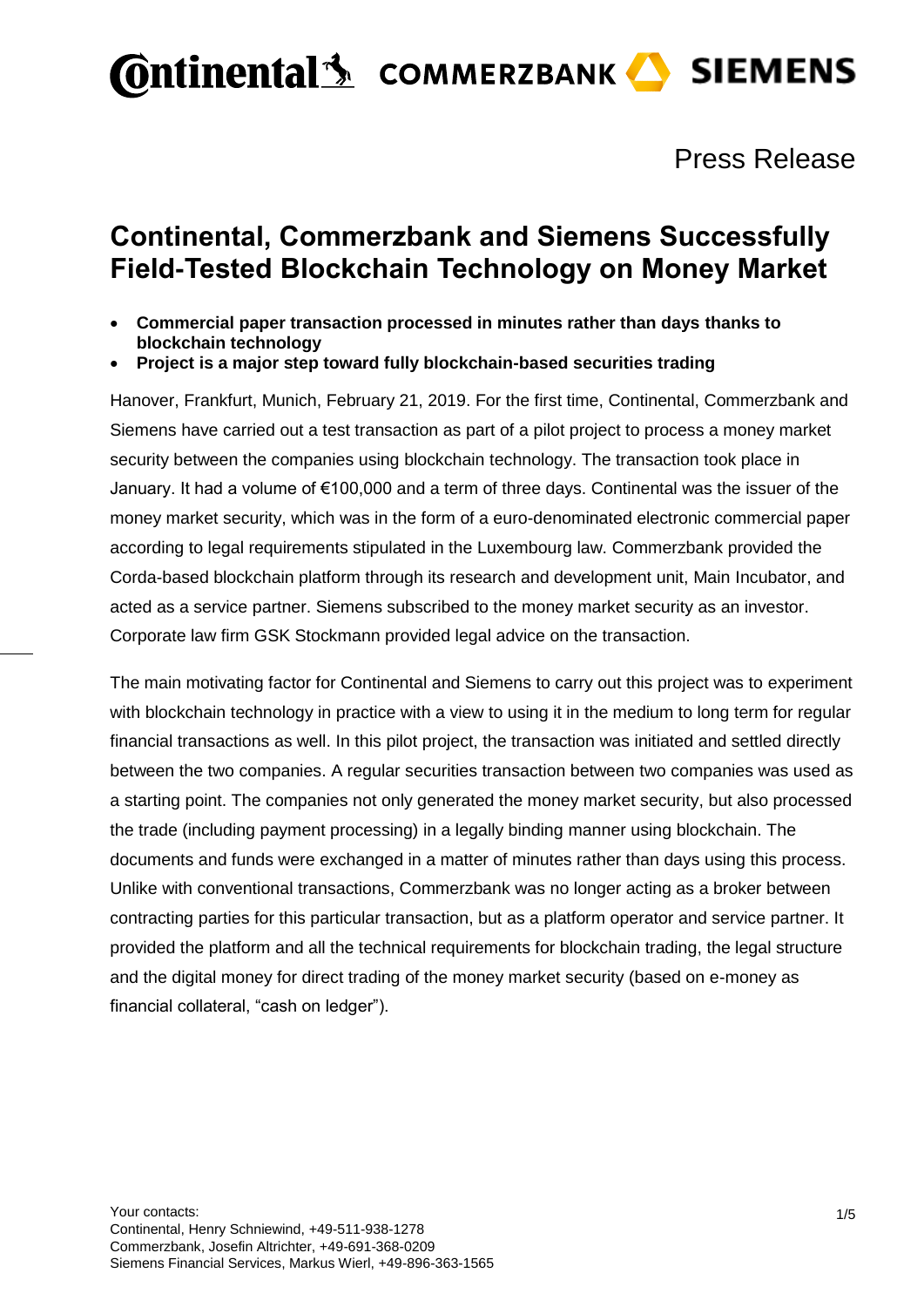Stefan Scholz, head of Finance & Treasury at Continental, was pleased with the successful outcome of the project, and commented, "Blockchain made the process even quicker and more effective. Working with our project partners, Siemens and Commerzbank, we tested the feasibility of using blockchain in the Finance department and it proved to be a success. I'm proud of this pioneering achievement. We gained some new experience across various areas of our companies in both a technical and legal respect and also in terms of interlinking between the specialist departments." Direct contact (including with investors in short-term bonds), considerable flexibility and efficiency combined with increased security, as well as enhanced transparency, are some of the advantages that Continental sees in using blockchain technology in the Finance department.

Peter Rathgeb, corporate treasurer at Siemens, added, "It was important for us to test this technology at an early stage and develop action points for the future. There are clear advantages of using this technology, including significantly shorter processing times and faster time to market. Some of the major challenges revolve around the security and performance aspects and the legal area, such as the importance of creating a consistent European understanding of the standards and legal points involved when it comes to blockchain-based transactions."

"While markets and technologies are constantly changing, established relationships with customers remain an important asset. We are pleased to be assisting our customers with the process of digital transformation through transactions like these. Blockchain technology has tremendous potential in making capital market transactions quicker, more straightforward and more efficient for our customers," said Roman Schmidt, Commerzbank's divisional board member for capital markets.

### **Processing money market securities usually takes up to two days**

Money market securities are used to satisfy companies' short-term financing requirements. Traditional aspects such as affordable financing costs and flexibility are particularly important with this form of short-term liquidity management. Blockchain will change aspects such as transparency, direct contact with investors and prompt settlement of transactions. The latter will change particularly with regard to the very short terms typically seen for money market securities. Payment and payment processing normally take two days. This is because of clearing systems, which are used to settle payments between accounts and involve a certain time lag.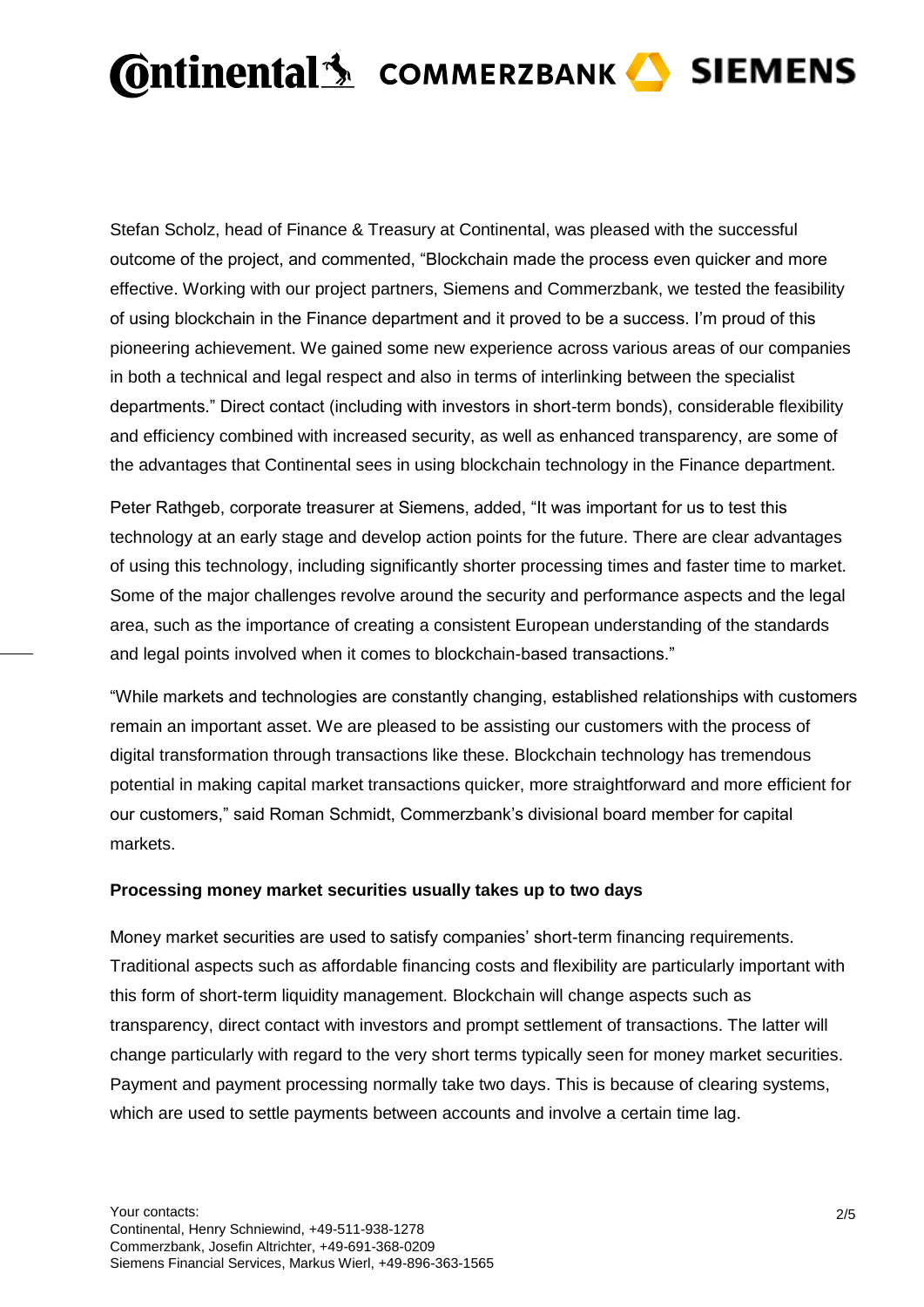#### **Blockchain technology enables direct contact and more efficient processing**

Blockchain is a special form of distributed ledger technology (DLT). It involves a local database that is used to store replicated, shared and synchronized digital data. All users of a DLT network have access to the same data at the same time. They also have shared write and read rights to the data and shared transparency. This causes a shift in the role of central broker – which is usually performed by banks in the context of financial transactions. State-of-the-art encryption and signature processes based on asymmetric cryptography are used, and are now considered to be practically tamper-proof.

#### **The first dematerialized transaction of money-market securities**

For the first time a digital money market security transaction was processed in a legally binding manner. This also made the transaction a lot faster and more efficient to process than before. It was possible because unlike similar blockchain transactions that have been processed previously, this transaction involved a security displayed entirely in blockchain form. The money market security was issued purely in digital form, with the purchase price amount in euros converted by Commerzbank – which has an e-money license – into digital money, so that payment could be made using blockchain. All requirements relating to this transaction were handled by digital and legally binding means using blockchain technology. Immediate value dating and real-time settlement were also possible. This is being regarded as the first step toward technical scaling of automated securities issues.

In the pilot transaction, the security was issued in accordance with Luxembourg law. Consequently, the security was issued, signed and traded digitally using a qualified electronic signature. In addition, for the security trade to be displayed directly and digitally as a delivery vs. payment transaction, the e-money held as financial collateral by Commerzbank was furnished digitally via blockchain, enabling the companies to exchange the security instantly for e-money.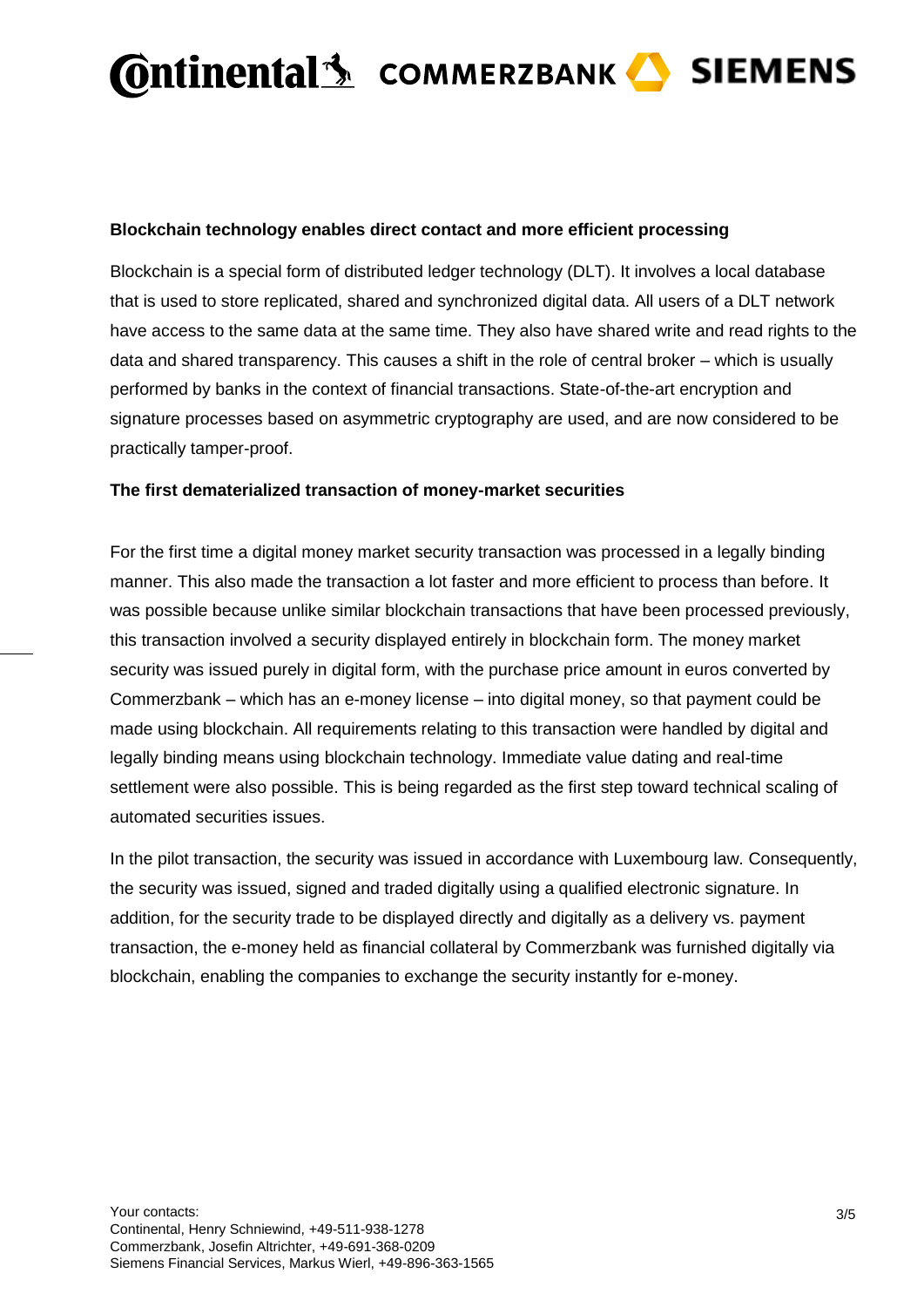

Continental develops pioneering technologies and services for sustainable and connected mobility of people and their goods. Founded in 1871, the technology company offers safe, efficient, intelligent and affordable solutions for vehicles, machines, traffic and transportation. In 2018, Continental generated preliminary sales of around €44.4 billion and currently employs approximately 244,000 people in 61 countries and markets.

Commerzbank is a leading international commercial bank with branches and offices in almost 50 countries. In the two business segments Private and Small Business Customers and Corporate Clients, the Bank offers a comprehensive portfolio of financial services which is precisely aligned to its clients' needs. Commerzbank finances approximately 30% of Germany's foreign trade and is the leading finance provider for corporate clients in Germany. Due to its in-depth sector know-how in the German economy, the Bank is a leading provider of capital market products. Its subsidiaries Comdirect in Germany and mBank in Poland are two of the world's most innovative online banks. With approximately 1,000 branches, Commerzbank has one of the densest branch networks among German private banks. In total, Commerzbank serves more than 18 million private and small business customers, as well as more than 70,000 corporate clients, multinationals, financial service providers, and institutional clients worldwide. In 2018, it generated gross revenues of €8.6 billion with approximately 49,000 employees.

Siemens AG (Berlin and Munich) is a global technology powerhouse that has stood for engineering excellence, innovation, quality, reliability and internationality for more than 170 years. The company is active around the globe, focusing on the areas of electrification, automation and digitalization. One of the largest producers of energy-efficient, resource-saving technologies, Siemens is a leading supplier of efficient power generation and power transmission solutions and a pioneer in infrastructure solutions as well as automation, drive and software solutions for industry. With its publicly listed subsidiary Siemens Healthineers AG, the company is also a leading provider of medical imaging equipment – such as computed tomography and magnetic resonance imaging systems – and a leader in laboratory diagnostics as well as clinical IT. In fiscal 2018, which ended on September 30, 2018, Siemens generated revenue of €83.0 billion and net income of €6.1 billion. At the end of September 2018, the company had around 379,000 employees worldwide. Further information is available on the Internet at [www.siemens.com.](http://www.siemens.com/)